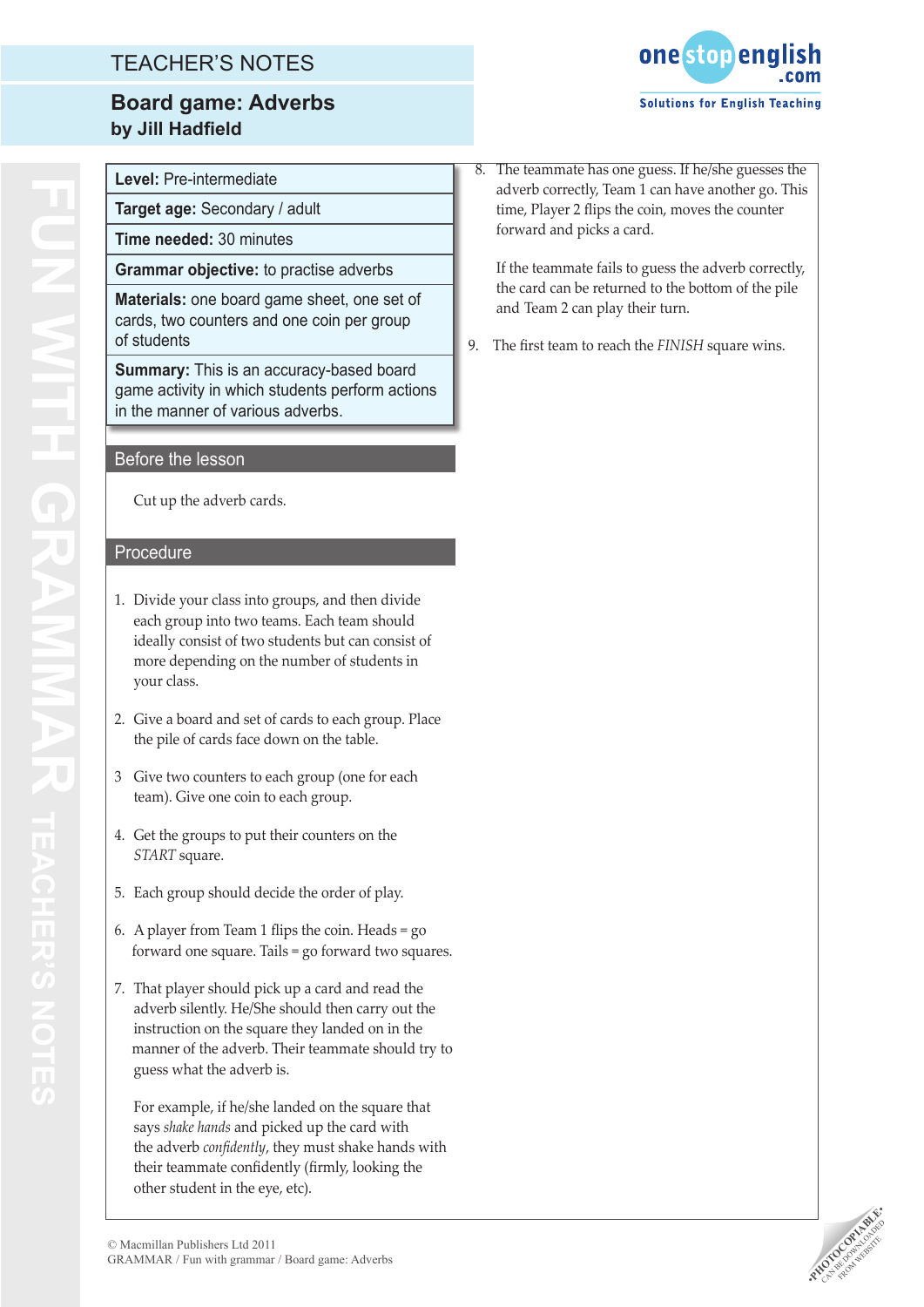### BOARD GAME SHEET

## **Board game: Adverbs by Jill Hadfield**